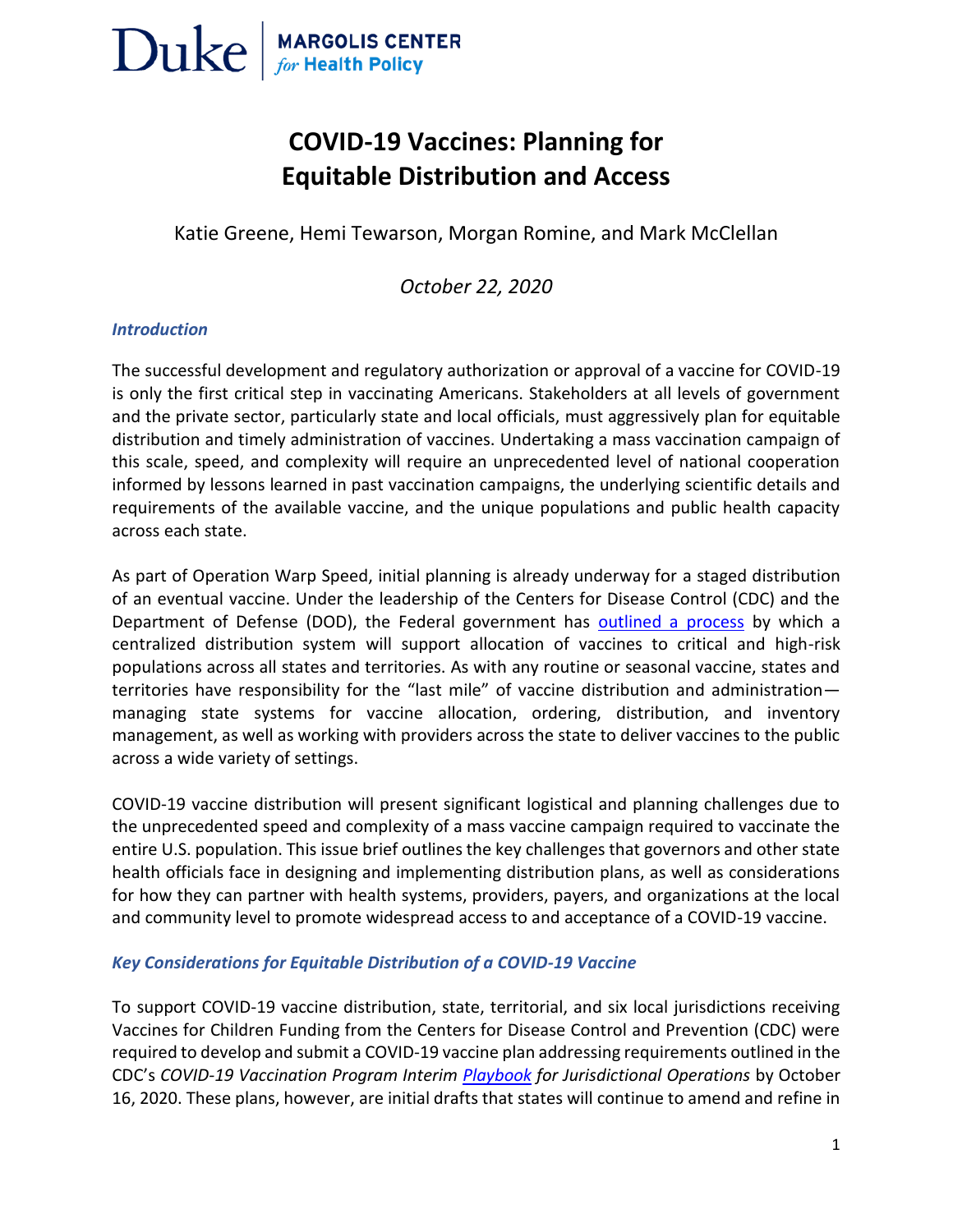# $\text{Duke}$  MARGOLIS CENTER

the coming weeks and months as Federal planning efforts continue and more information is known regarding vaccine efficacy profiles and supply.

On October 18, the National Governors Association published a list of [questions](https://www.governor.ny.gov/news/national-governors-association-submits-list-questions-trump-administration-effective) submitted by governors from across the country, seeking additional clarity from Federal leaders on information required to support state planning, including funding to support vaccine program activities, allocation methodology, supply chain challenges, Federal reporting requirements, and communication with state partners. In particular, governors and other state officials continue to highlight the need for Federal funding to support under-resourced immunization programs and public health agencies executing an extended mass vaccination campaign. Additional Federal financial support will be critical to scale state data systems and vaccination infrastructure, build additional workforce capacity, and support strong public health communications and community engagement.

#### *Goal #1: Support a coordinated, cross-agency planning process that engages external partners*

The CDC Playbook and [Early COVID-19 Vaccination Program Action Items](https://int.nyt.com/data/documenttools/early-covid-19-vax-action-items-8-27-2020-final/935b1bd03afcefff/full.pdf) for Jurisdictions document outline requirements that states develop 1) statewide coordination and planning committees, and 2) external-facing vaccine implementation committees that can engage a wide variety of partners in planning and addressing emerging challenges. Governors can ensure that planning and coordination teams convene appropriate leadership from the governor's office, public health, immunization programs, emergency management, legal counsels, communications specialists, and other critical public health and safety officials. Likewise, incorporating a wide variety of health care and community partners in planning and implementation—including partners with expertise in serving critical populations and marginalized communities—will help address potential barriers in reaching these populations, support greater public transparency into the decision-making process, and enable states to quickly adapt to evolving challenges.

#### *Considerations for State Officials*

- Ensure that vaccine implementation committees include representation from sectors across the state, including traditional vaccine partners, health care systems, congregate living facilities, businesses, educational institutions, religious and community leaders, tribal leaders, and organizations serving the Black, Latinx, and Indigenous communities and other populations at increased risk of severe outcomes from COVID-19.
- Leverage statewide committees to support planning and preparedness by reviewing the state's pandemic preparedness plans and lessons learned from previous pandemics, staging exercises to test operational plans, and coordinating responses to ongoing challenges.
- Coordinate with local public health departments and tribes to understand local conditions, avoid duplication of efforts, and ensure that populations can receive vaccines at convenient locations. For states with Indigenous communities, while some distribution will occur directly through the Indian Health Service (IHS), state leaders should engage with both Federally-recognized and non-recognized tribes to ensure that the vaccines will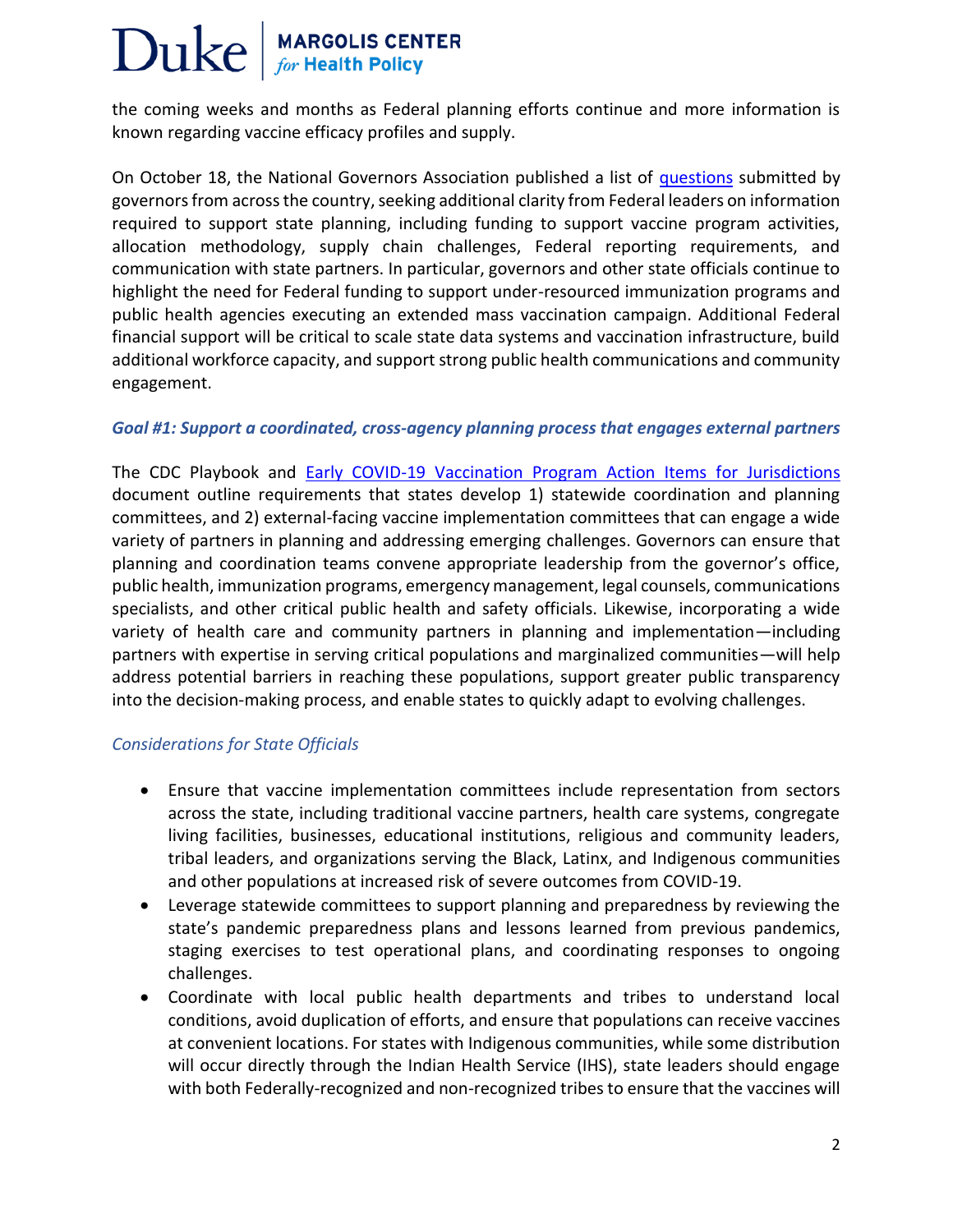be accessible for hard-to-reach populations at their usual sources of care, including urban settings.

#### *Goal #2: Promote health equity, engage at-risk communities, and address barriers to access*

Black, Latinx, Indigenous communities, and other communities of color have suffered a disproportionate impact of COVID-19 cases, hospitalizations, and deaths. Promoting health equity and reducing the burden of disease for these populations is a key principal underlying Federal and state planning [frameworks,](https://www.nap.edu/resource/25917/Major%20Elements%20of%20the%20Framework%20for%20Equitable%20Allocation%20of%20COVID-19%20Vaccine.pdf) as well as other planning efforts to date. As such, effective strategies to distribute a COVID-19 vaccine in an equitable manner must actively mitigate the structural inequalities that have contributed to health disparities by ensuring that a vaccine is available in a variety of convenient community settings, building trust in communities, delivering vaccine information in ways that is culturally responsive, and addressing barriers related to cost and access to care. State leaders must also acknowledge past trauma that communities may have experienced related to vaccines and public health, and partner with community, religious, and tribal leaders to provide linguistically and culturally responsive information that responds to potential concerns.

#### *Considerations for State Officials*

- Ensure that promoting health equity is a guiding principal for planning efforts and that external engagement committees engage leaders from high-risk and historically marginalized communities.
- Leverage data and tools such as the CDC's [Social Vulnerability Index,](https://www.atsdr.cdc.gov/placeandhealth/svi/index.html) the [Mapping](https://www.cms.gov/About-CMS/Agency-Information/OMH/OMH-Mapping-Medicare-Disparities)  [Medicare Disparities,](https://www.cms.gov/About-CMS/Agency-Information/OMH/OMH-Mapping-Medicare-Disparities) or existing state data to identify disparities in health outcomes by populations or geographies. Ensure that vaccine administration data includes critical demographic information, including race and age, to guide decision-making and track progress in reaching high-risk populations and supporting an equitable distribution.
- Evaluate and build on successful efforts to promote influenza vaccines in convenient community settings with appropriate social distancing. Where possible, leverage existing infrastructure such as drive-through testing sites, food drives, outreach to homeless populations, and harm reduction organizations, among others.
- Provide convenient access to vaccination for hard-to-reach communities through mobile vaccination facilities, neighborhood clinics, and other nontraditional but trusted administration sites such as faith-based organizations, grocery stores, community centers, senior citizen centers, barber shops, schools, and businesses.
- Partner with health providers and payers to eliminate financial barriers (such as co-pays for vaccine administration) for anyone who has difficulty in paying.

#### *Goal #3: Develop a transparent, collaborative process for identifying and allocating early vaccine to critical populations*

Once authorized or approved, a COVID-19 vaccine will be initially available in limited quantities, necessitating a [phased roll-out](https://www.cdc.gov/vaccines/acip/meetings/downloads/slides-2020-08/COVID-08-Dooling.pdf) that maximizes protection to public health while protecting high-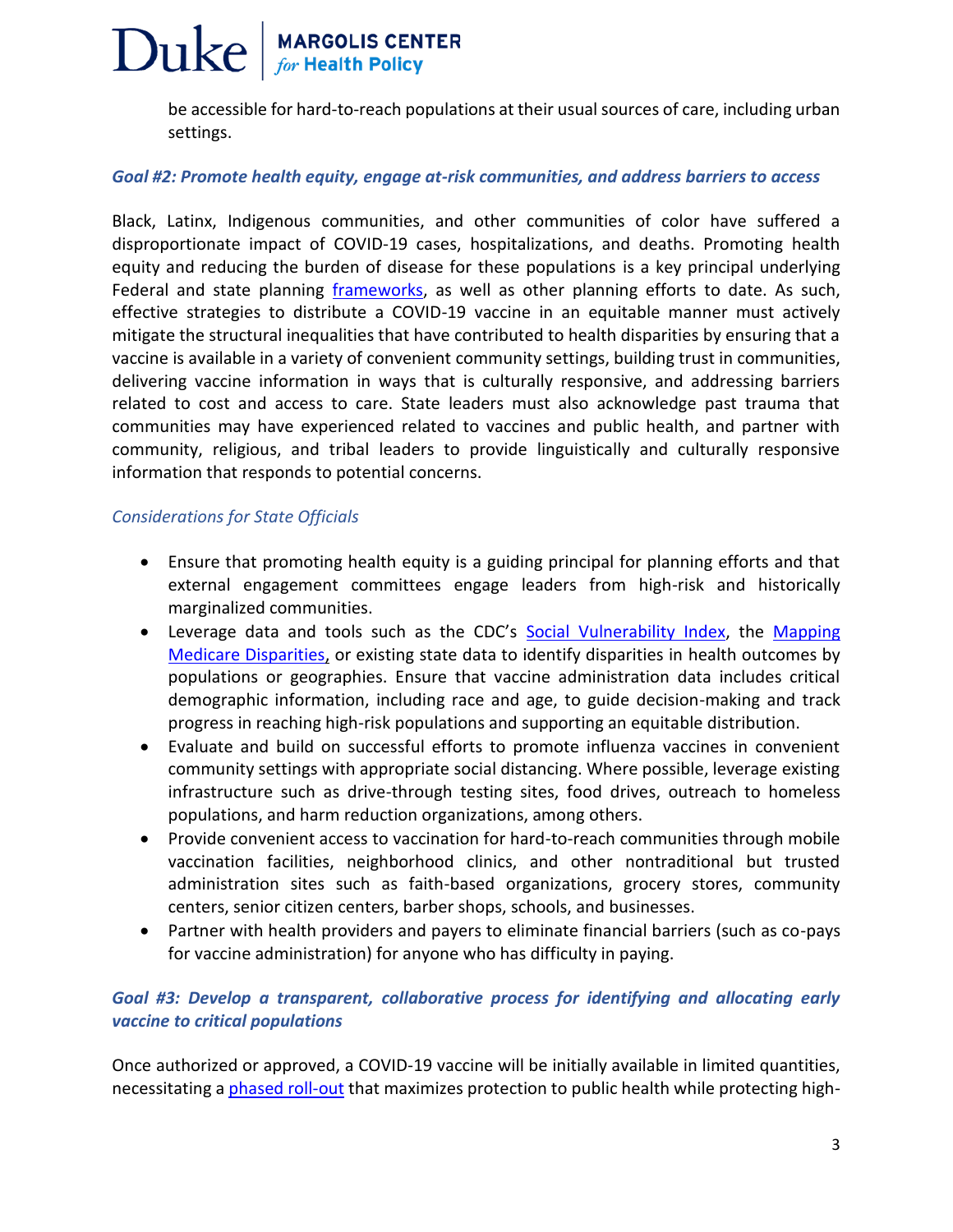## $\text{Duke}$  MARGOLIS CENTER

risk populations and critical workforces. One of the most pressing challenges for states will be to outline a process for prioritizing and allocating limited vaccine to populations most at risk for exposure or severe effects from COVID-19.

The National Academy of Science and Medicine's (NASEM) Framework for Equitable Allocation [of Vaccine for the Novel Coronavirus](https://www.nap.edu/resource/25917/Major%20Elements%20of%20the%20Framework%20for%20Equitable%20Allocation%20of%20COVID-19%20Vaccine.pdf) was recently developed to inform policymakers as they determine initial allocations for limited vaccine supply. It outlines [priority groups](https://www.nap.edu/resource/25917/FIGURE%20-%20A%20Phased%20Approach%20to%20Vaccine%20Allocation%20for%20COVID-19.pdf) for distribution based on factors that include a population's risk of acquiring infection, community social risk according to CDC's Social Vulnerability Index, risk of severe morbidity and mortality, risk of negative social impact, and risk of transmitting infection to others. NASEM's framework will help inform the CDC's Advisory Committee on Immunization Practices ([ACIP\)](https://www.cdc.gov/vaccines/acip/committee/index.html), which will recommend priority groups based on these principles, in addition to available evidence on COVID-19 epidemiology, disease burden, and current information on the vaccine's safety and effectiveness in different populations.

While ACIP and NASEM will provide broad guidance on populations that should be included in each distribution phase, states will need to identify, quantify, prioritize, and allocate to critical populations within these categories when initial vaccine supply is limited. For example, while NASEM has identified high-risk health workers, individuals with co-morbid and underlying conditions that put them at significantly higher risk, and older adults living in congregate care facilities as being included in [Phase 1a and 1b](https://www.cdc.gov/vaccines/acip/meetings/downloads/slides-2020-09/COVID-07-Dooling-508.pdf) of distribution, there are approximately 20 million health care workers and 100 million people with high risk medical conditions. States will need to work with health systems and other partners to identify, quantify, and prioritize within these sub groups, as well as develop plans for efficiently distributing to these populations.

#### *Considerations for State Officials*

- Develop a public, transparent process for allocation and distribution to critical populations that incorporates input from affected communities. A number of states have developed advisory committees for this purpose, incorporating input from organizations that provide care to critical populations into the development of state-based frameworks, as well as planning for the distribution of the vaccine to these populations.
- Adapt and refine NASEM and ACIP guidance on priority groups for early allocation, tailoring planning efforts to meet unique challenges and population needs across states based on factors such as demographics, health care infrastructure, disease transmission, and burden of disease.
- Build on existing partnerships and communications channels to develop processes for efficiently identifying and targeting populations for Phase 1 distribution. As an example, to identify Phase 1a populations (critical health care personnel at high risk for exposure), some states are surveying health systems to determine estimated populations of professions that meet these qualifications (e.g., nurses, physicians, EMT/paramedics, respiratory therapists, home health aides, long-term care staff), while others will rely on health system providers themselves to prioritize limited access.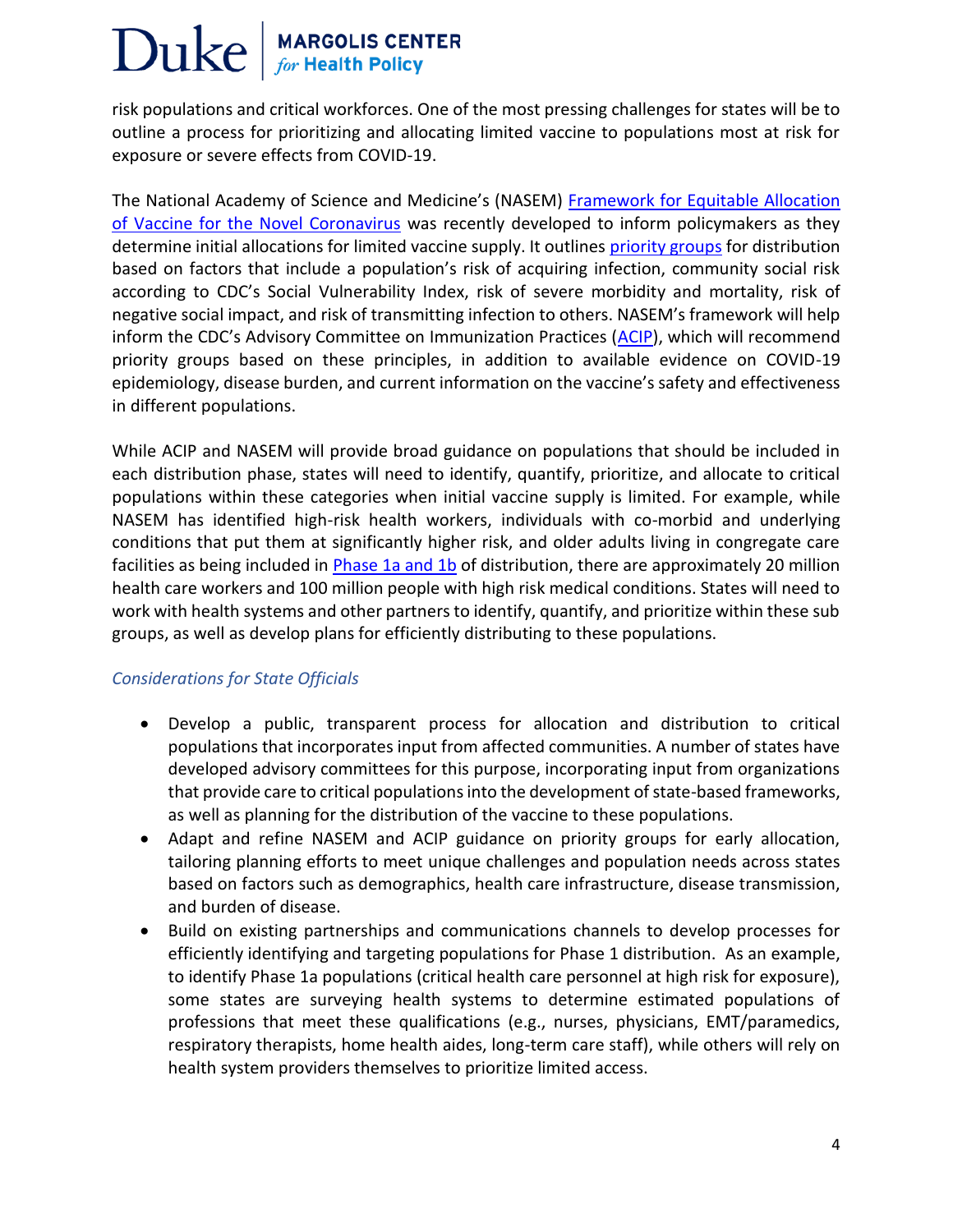#### *Goal #4: Address physical distribution challenges based on state needs, infrastructure, and conditions*

Operation Warp Speed's [plan](https://www.hhs.gov/sites/default/files/strategy-for-distributing-covid-19-vaccine.pdf) for centralized distribution of a COVID-19 vaccine includes three main components:

- A centralized distributor contract with McKesson (with an option for back-up distributors) that will deliver vaccines and ancillary supplies directly to states or other authorized partners.
- A web-based information technology (IT) tracking system, which will leverage the existing Vaccine Tracking System (VTrckS), to integrate vaccine allocation, ordering, uptake, and management.
- Partnerships for allocation and distribution with states, territories, and local and tribal health departments, as well as direct distribution to commercial pharmacies.

As outlined in the CDC Playbook and Jurisdictional Checklist, states are charged with identifying critical populations for early vaccine administration, enrolling and training providers, and identifying vaccination settings that can serve high volumes of individuals targeted during the phased roll out that can meet social distancing requirements and can meet potential storage and handling requirements. Planning guidance from the CDC advises that states prepare for a number of scenarios accounting for potential variability in product availability, cold or ultra-cold storage requirements, required number of doses, and requirements for mixing or reconstitution at the site of administration.

#### *Considerations for State Officials*

- Engage with health system leaders, including providers serving high-risk communities, to identify populations most likely to be included in early distribution (e.g., health care providers at high risk of exposure, individuals at high risk for severe outcomes, among others), support provider enrollment, and begin planning for distribution sites based on state population, infrastructure, and potential vaccine storage and handling needs.
- Begin planning with hospitals, health care systems, and long-term care facilities to stand up centralized points of distribution (PODs) that can support high-volume vaccine administration while maintaining social distancing requirements. In states with large rural populations, special considerations should be made for efficiently distributing vaccines (often packaged in doses of 1,000) to key populations while avoiding waste.
- As vaccine supply increases and targets for vaccination for priority groups are met, broaden provider participation in a wide variety of public- and private-sector settings, using "push" strategies to make the vaccine widely available in health care centers, school-based settings, workplaces, pharmacies, and temporary/mobile clinics.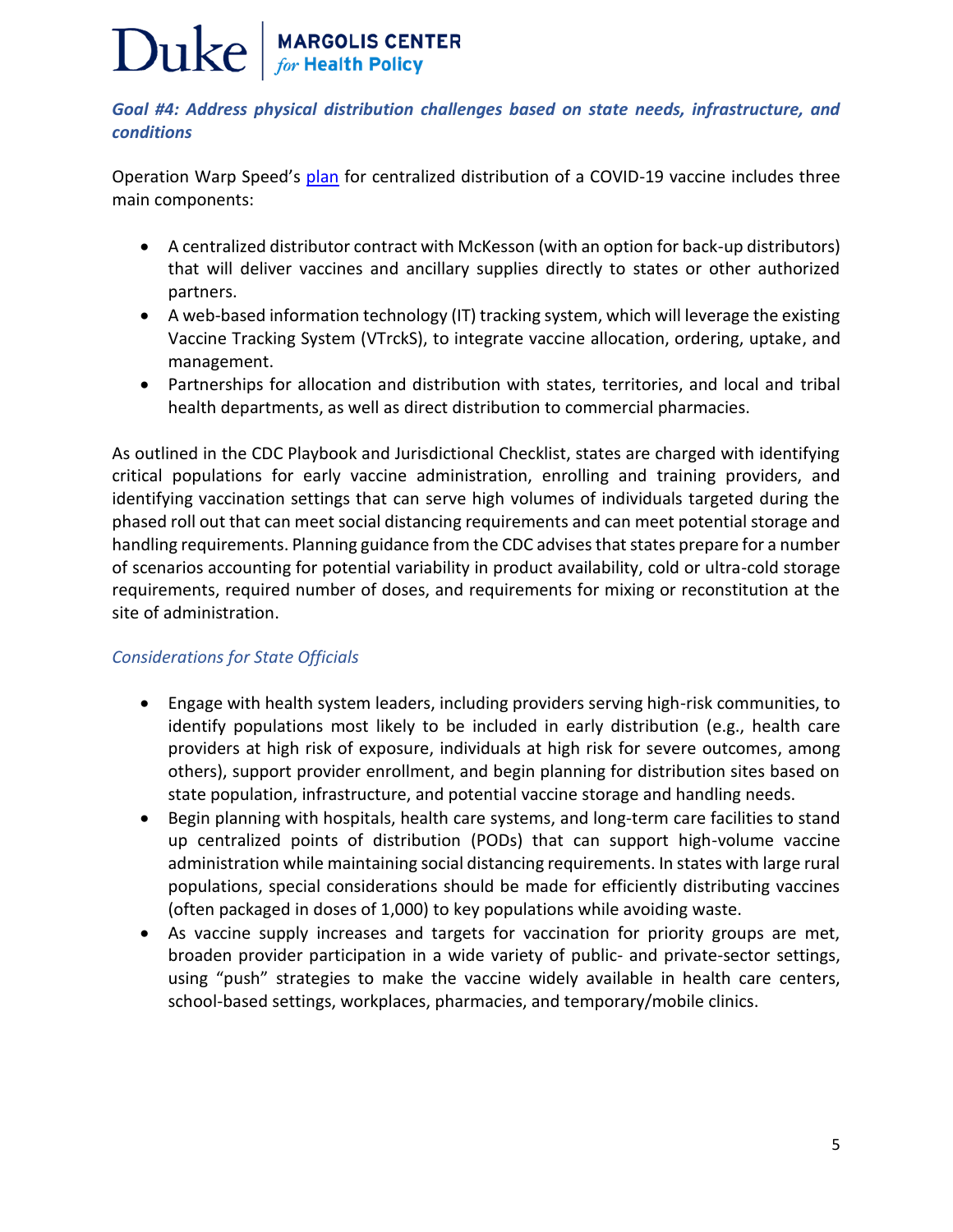## MARGOLIS CENTER **Duke**

#### *Goal #5: Develop targeted and evidence-based communications strategies to promote vaccine confidence*

Recent surveys indicate that as many as half of Americans [would not get vaccinated](https://www.pewresearch.org/science/2020/09/17/u-s-public-now-divided-over-whether-to-get-covid-19-vaccine/) if a vaccine were available today, with rising public concerns that a vaccine may be rushed through an approval process without meeting the rigorous standards for safety and efficacy. Additionally, organized misinformation campaigns have also contributed to what the World Health Organization (WHO) has dubbed an "[infodemic](https://www.who.int/news-room/feature-stories/detail/immunizing-the-public-against-misinformation)" of false information related to COVID-19 circulating on social media, further undermining the public health response and fueling troubling levels of vaccine hesitancy in the United States. Ensuring that the public understands and has confidence in the FDA's process for evaluating the safety and efficacy of a vaccine is critical to the success of a vaccination campaign. Robust, multi-faceted communications strategies are needed to provide the public with clear, transparent information about the safety, efficacy, and availability of a vaccine, while engaging communities with targeted, culturally-responsive messages tailored to community concerns.

#### *Considerations for State Officials*

- Communicate with the public in clear terms about the integrity of the FDA's vaccine approval process, established standards for safety and efficacy, and how the vaccine will be distributed when availability is limited. A companion Duke-Margolis *issue brief serves* as a resource for understanding the FDA's well-established evaluation and approval process for vaccines.
- Partner with trusted messengers, including community and religious leaders as well as health care providers, to engage communities and respond to potential concerns with evidence-based public health messages.
- Develop culturally and linguistically responsive materials in partnership with organizations serving racial and ethnic minority communities and focus-group test messages.
- Continue to emphasize the importance of effective public health measures to reduce the spread of COVID-19, including mask-wearing, handwashing, and appropriate social distancing.

#### *Goal #6: Build a robust data infrastructure for reporting, tracking, and monitoring vaccine information*

States have existing Immunization Information Systems (IIS) that record immunization histories and have a range of other capabilities for ordering, tracking inventory, issuing reminders/recalls, and integrating with electronic health records (EHRs). Many states are leveraging additional software and/or adding IIS capacity to manage mass vaccination clinics, including appointment scheduling, online consent and insurance forms, follow-up surveillance, and clinic planning (supply and staffing needs based on number of appointments scheduled).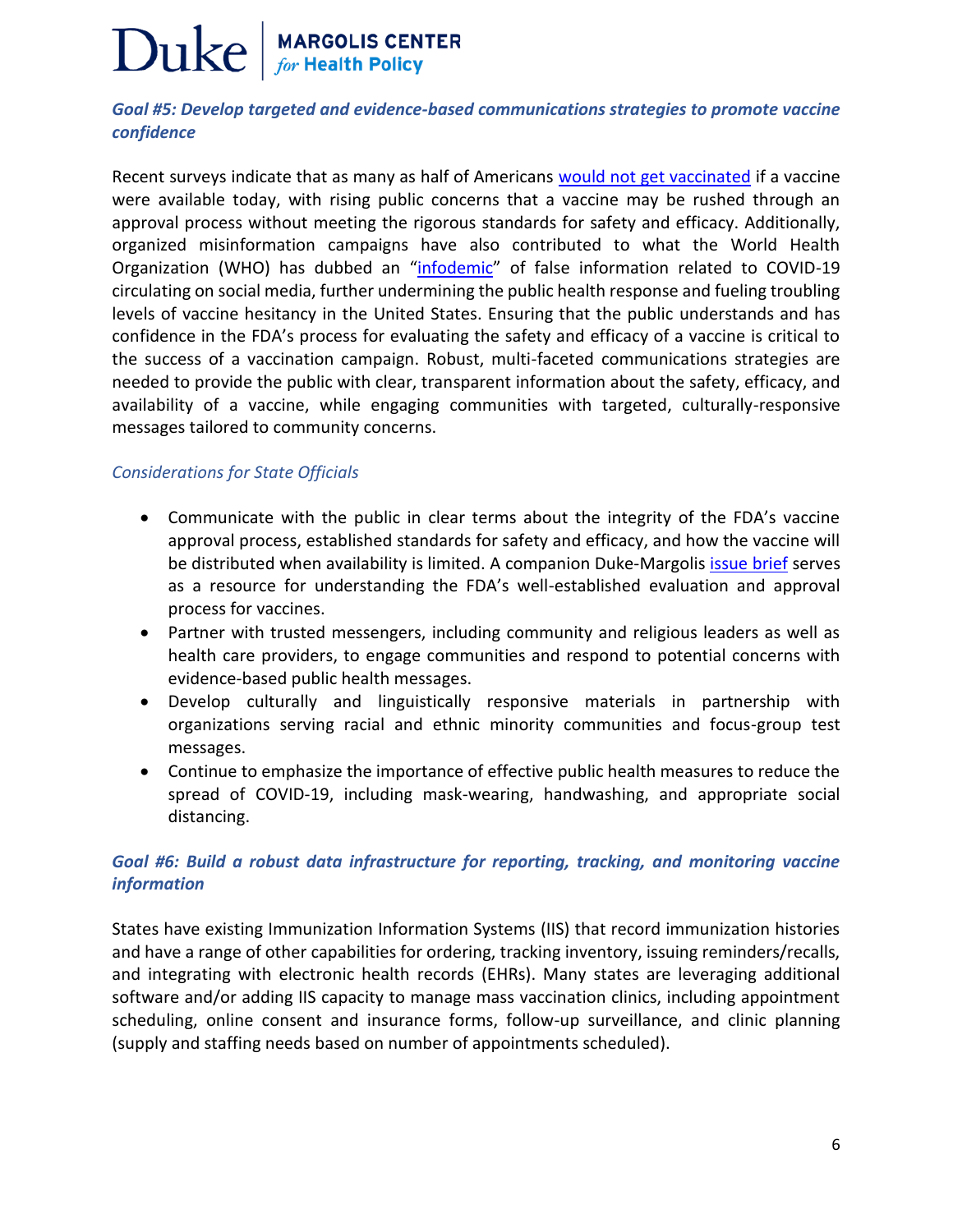CDC is providing one such mass vaccination software solution, the Vaccine Administration Management System (VAMS). To meet Federal data reporting requirements, states will either need to submit data through the IZ Gateway, a centralized technical infrastructure that can support bi-directional exchange of immunization data between state IISs as well as large national and non-traditional vaccinators (e.g., large pharmacy chains or Federal agencies receiving vaccine directly from CDC), or directly to CDC's Clearinghouse. Data from the Clearinghouse will be deidentified and sent to the Immunization Data Lake, which is a cloud-hosted data repository that will receive, store, and manage COVID-19 vaccine data.

#### *Considerations for State Leaders*

- Assess whether state IISs are capable of supporting activities such as enrolling providers, ordering vaccines, managing inventory (including reporting wastage), and sending second dose reminders; or whether supplemental systems may be needed to augment these capabilities.
- In exploring supplemental systems (such as VAMs or other technology), identify options to address interoperability (such as connecting to EHRs and/or health information exchanges).
- Leverage mobile technologies to ensure that temporary or mobile vaccine administration sites can efficiently schedule and plan staffing for clinics, and can meet reporting requirements.
- Determine pathway for sharing data with CDC, either through the IZ Gateway (requiring a data use agreement and MOU) or through the CDC Clearinghouse (requiring a data use agreement that has not yet been provided by CDC). Assess whether legal or regulatory actions are needed to share personal health information with the Clearinghouse.

#### *Conclusion*

Executing a mass vaccination plan of this size and complexity—with remaining unknown and evolving information on vaccine availability, handling requirements, and efficacy across different subgroups—will require a dynamic planning process and coordination of all stakeholders involved in vaccinating the public. However, even before a vaccine is available, state and local officials can begin laying the groundwork for the timely and equitable distribution of a COVID-19 vaccine by investing in public health infrastructure, developing frameworks and decision-making processes for identifying and allocating to critical communities, and building coordination structures to respond to evolving challenges. Strategies for engaging communities, building public trust, and communicating the value of vaccines will also be critical to success of a vaccination campaign and—ultimately—moving beyond the pandemic to resume social and economic activities.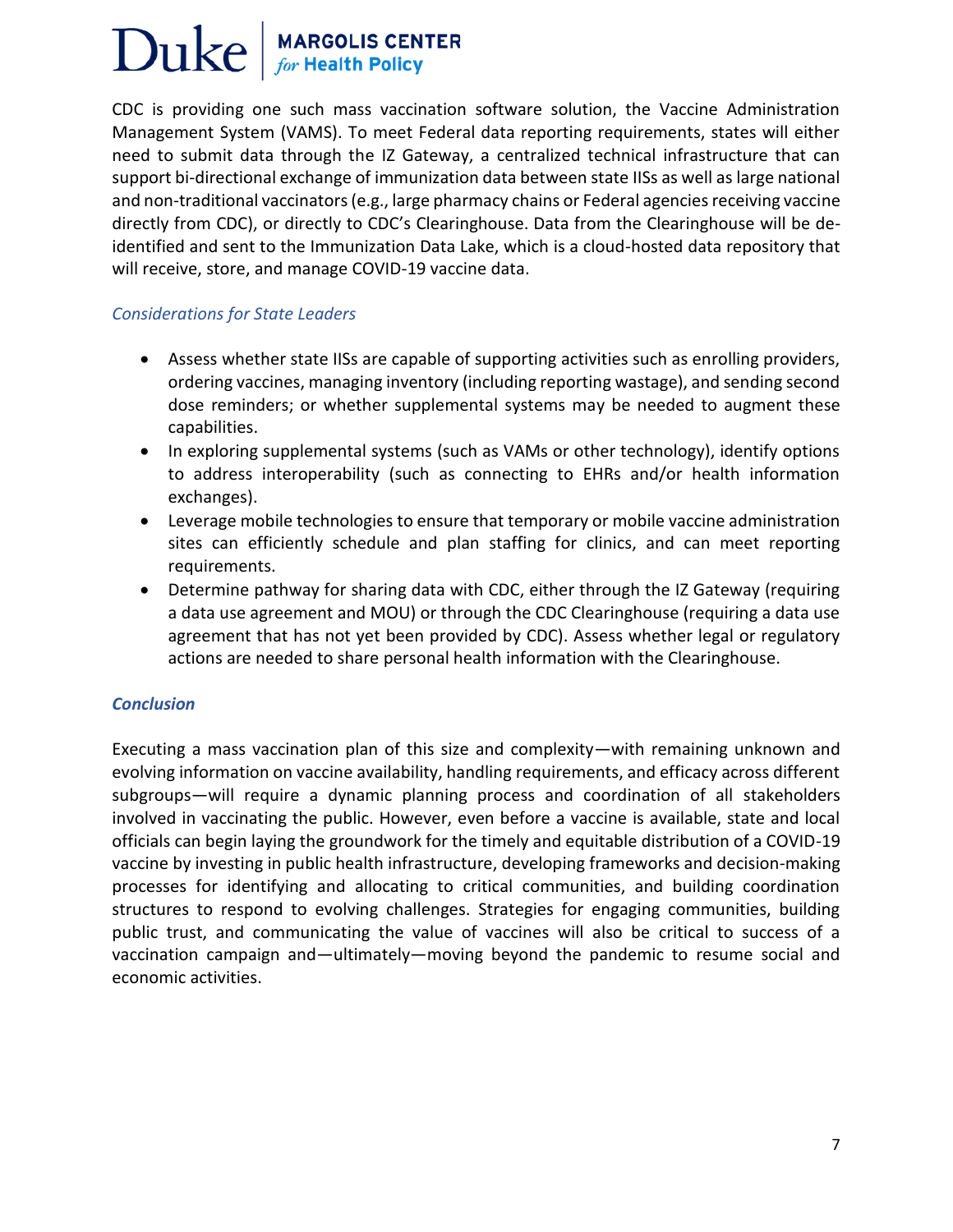#### *Acknowledgements*

We would like to acknowledge the Association of Immunization Managers and the American Immunization Registry Association for their feedback and input on this issue brief. We would also like to thank our colleagues Nicholas Harrison, William Bleser, and Kelly Wahl for their contributions to this brief, as well as our Communications Director Patricia Green for editorial support.

#### *Author Affiliations*

Ms. Greene is a Visiting Policy Associate at the Duke-Margolis Center for Health Policy.

Ms. Tewarson is a Visiting Senior Policy Fellow at the Duke-Margolis Center for Health Policy.

Mr. Romine is a Policy Fellow at the Duke-Margolis Center for Health Policy.

Dr. McClellan, who directs the Duke-Margolis Center for Health Policy, was Commissioner of the Food and Drug Administration from 2002-04 and Administrator of the Centers for Medicare and Medicaid Services from 2004-06. He is an independent director on the boards of Johnson & Johnson, Cigna, Alignment Healthcare, and PrognomIQ; co-chairs the Guiding Committee for the Health Care Payment Learning and Action Network; and receives fees for serving as an advisor for Arsenal Capital Partners, Blackstone Life Sciences, and MITRE.